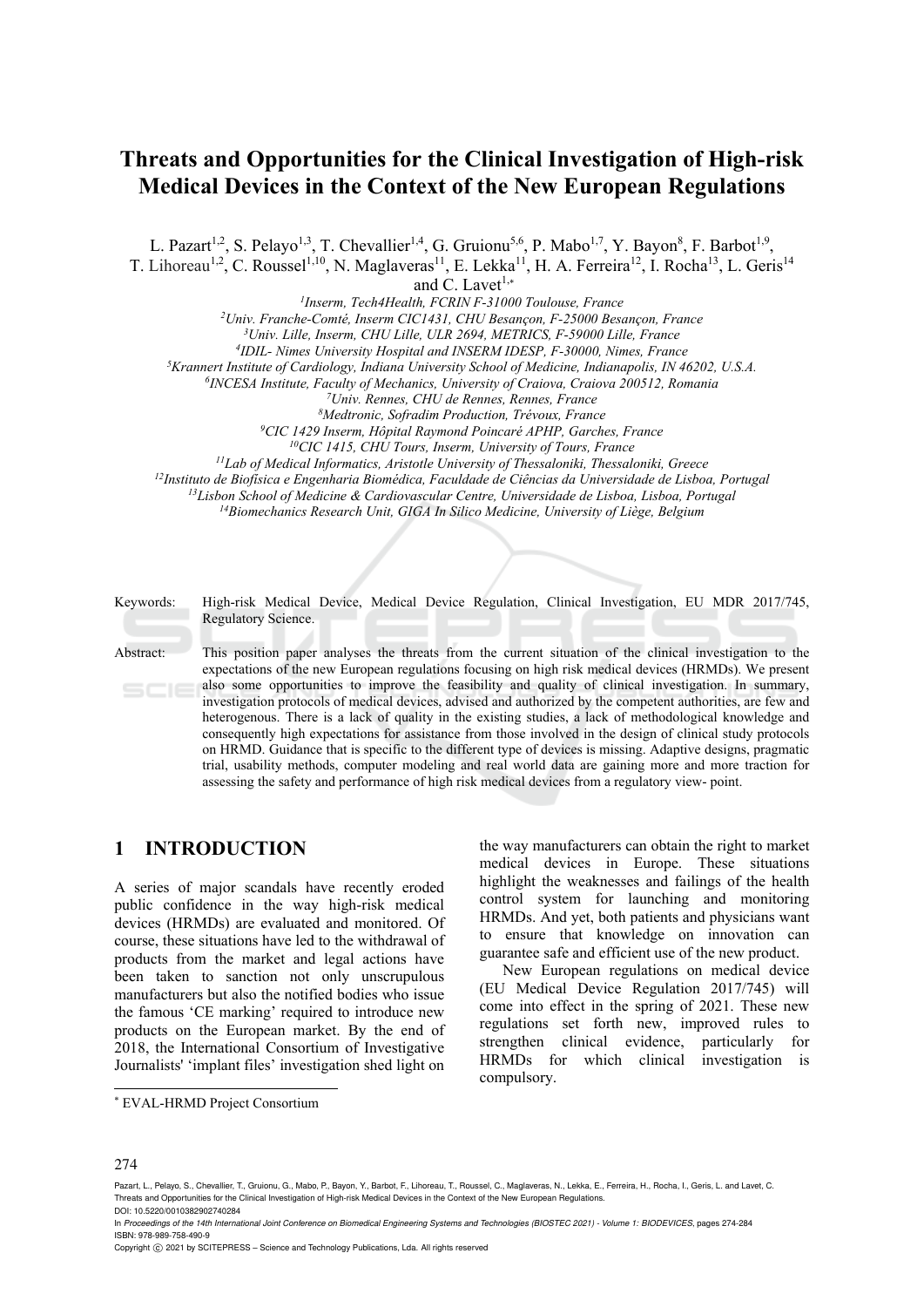This regulatory landslide represents a big challenge for European Health SMEs (some 25,000 companies, representing 95% of the MedTech sector in Europe) to maintain their competitiveness and capacity for innovation, with limited internal resources; especially in clinical trials skills. The impact of Medical Device Regulation (MDR) entering into force and the economic crisis linked to the Covid-19 on the sustainability of these companies has not yet been analyzed.

Updating clinical evaluation strategy and reports to meet the new European requirements will require major efforts for most manufacturers selling on the EU market. Given the wide range of medical devices (MD) available on the market and their countless variations in design features, treatment goals and targeted patient groups, setting a single standard study protocol seems unfeasible.

This paper analyses the threats arising from the current situation to the expectations of the new European regulations focusing on HRMDs. We present also some opportunities to improve the feasibility and quality of clinical investigation.

## **2 DEFINITION AND SPECIFICITIES OF HIGH-RISK MEDICAL DEVICE**

Classification of Medical Device is risk based, that is, the risk the device poses to the patient and/or the user is a major factor in the class it is assigned. Three classes are defined, from Class I including devices with the lowest risk to Class III including those with the greatest risk (EU Medical Device Regulation 2017/745). Device classification depends on the *intended purpose* of the device, but also upon *indications for use* and *targeted population*. Class III devices usually sustain or support life, are implanted, or present potential unreasonable risk of illness or injury. Examples of Class III devices include implantable pacemakers and breast implants. Around 10% of medical devices fall under this category.

High-Risk Medical devices (HRMDs) correspond to current class III and implantable devices. Many tools based on the annex VIII of the MDR assist in the risk classification (class I, IIa, IIb or III) of the product. But high risk and class III are not necessarily totally overlapping. Other devices may be high-risk and a variety of factors can participate in the definition of a high-risk medical device, such as a specific anatomical location for its use, the implantable nature of the device, the use of innovative or untested technologies or materials. The implementation of any device can also be high-risk, due to:

- $\triangleright$  the vulnerability of the patient himself (e.g.: children, pregnancy, chronic disease, aged)
- $\triangleright$  the difficulty and delicacy of handling
- $\triangleright$  the operator's dexterity and experience (including the patient himself, his relatives or health care staff)
- $\triangleright$  the material environment in which the act linked to the device will be performed
- $\triangleright$  the potential complications of the procedure performed.

HRMDs have particularities that make the conduct of clinical investigations difficult, such as long-term use and unknown interactions with the human body, the means of explanting and replacing implantable devices, the human-machine interface, the management of data-flow generated, etc.

 Although these issues are taken into account in usability standards (IEC 62366-1 and IEC 60601-1- 6) and many methods of Human Factor Engineering (HFE) have existed for years, they seem to be underused (BSI 2016).

## **3 THREATS ARISING FROM THE CURRENT SITUATION IN EUROPE**

#### **3.1 The Loss of Europe's Attractiveness for Carrying out Clinical Studies**

The complexity of the regulatory process for HRMDs is partly due to a significant fragmentation of the global market. Namely, many countries have their own set of rules around the world (Heneghan, 2012). A new device classified into Class III in Europe may very well be considered a Class II device according to a 510k procedure without the need for a clinical investigation in the United States, which is easier for businesses.

From our analysis (Figure 1) of annual declarations of interventional studies on the website clinicaltrials.gov, we note an increase of 16% worldwide for medical devices over the last five years (versus 9% for drugs), while Europe is experiencing stagnation in the number of studies on medical devices  $(+ 2\%)$  and a decrease in the number of studies on drugs (-5%).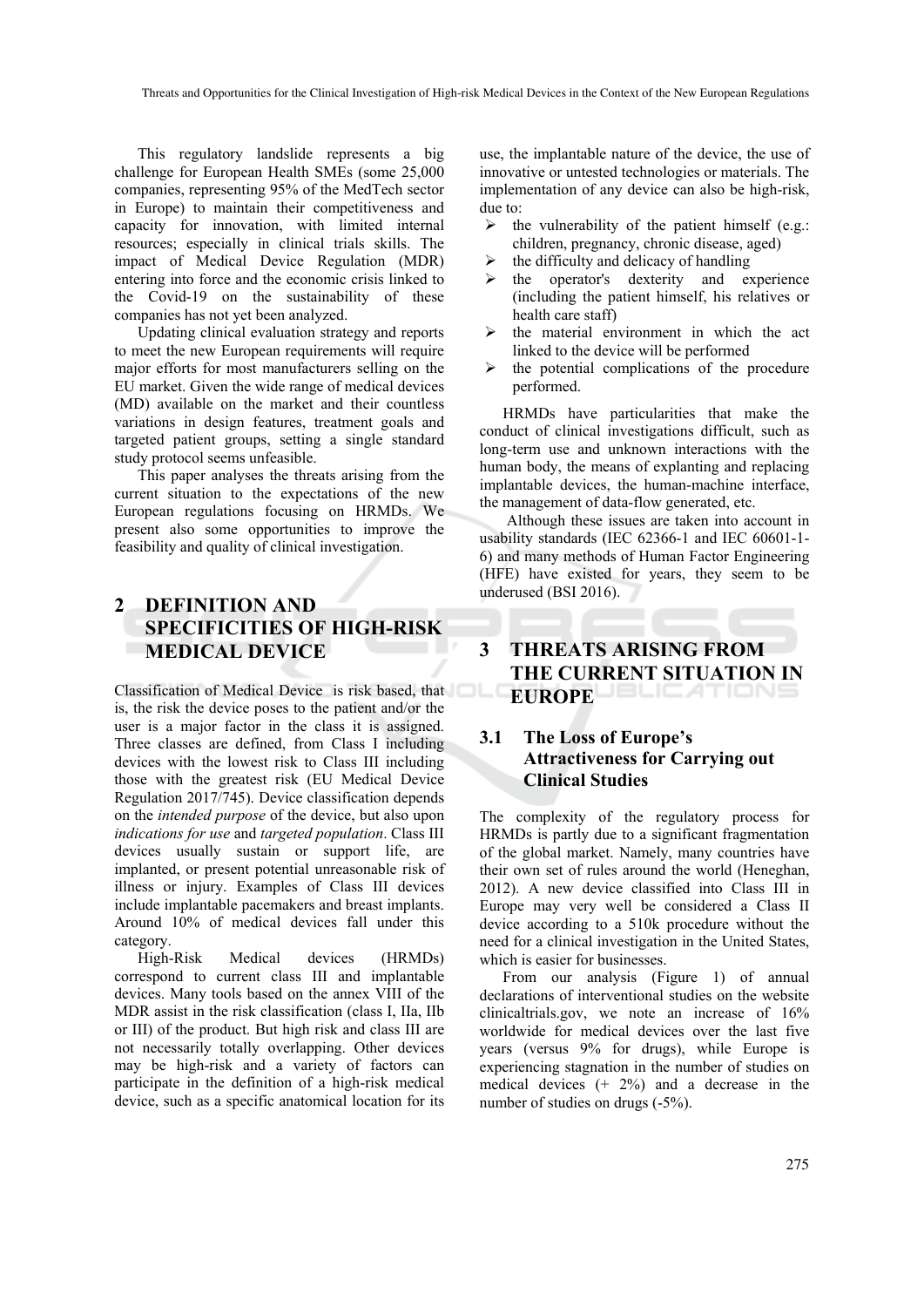#### ClinMed 2021 - Special Session on Dealing with the Change in European Regulations for Medical Devices



Figure 1: Evolution of clinical trials on medical devices worldwide and representative share for the USA and Europe (in %).



Overall, one study on a medical device starts for every 3 clinical trials starting on a drug. This has been stable over the last five years worldwide whereas, in Europe, this ratio which was identical to the worldwide figure five years ago, is now approaching a ratio of 1: 2 (3 medical device studies for 8 drug studies in 2019).

The figure 2 shows how the initiation of interventional clinical trials for medical devices has slowed down in the different member states of Europe (-10% in 2019 compared to the previous year), and in particular from the year of publication of the European regulation 2017/745, and the dropout rate in international competition, particularly in relation to the US.

#### **3.2 The Current Observation on the Lack of Quantity & Quality of Clinical Studies on MD**

Moreover, manufacturers have plenty of leeway and different interpretations in performing or not the clinical studies required to obtain their CE marking. Most of them do the clinical evaluation of their device based on data in the literature and assimilation with predicates already on the market. In 2017 the French health authority (ANSM) registered CE markings for more than 15,293 new medical devices (44% class II or III CE marks) while, at the same time, this same authority only issued 93 authorizations for new clinical trials of medical devices.

The Iqwig (Independent German Institute for Quality and Efficiency in Health Care) assessed the methodological quality of 122 medical device evaluation study projects submitted to the Berlin ethics committee from March 2010 to December 2013 (Sauerland 2019). Of these 122 studies, 69% were planned before marketing and 57% were randomized controlled trials (RCTs). While only half of the studies sought to demonstrate the effectiveness of the medical device, in the other studies the main objective stated was safety (18%), performance (12%), patient-related benefits, feasibility or user satisfaction.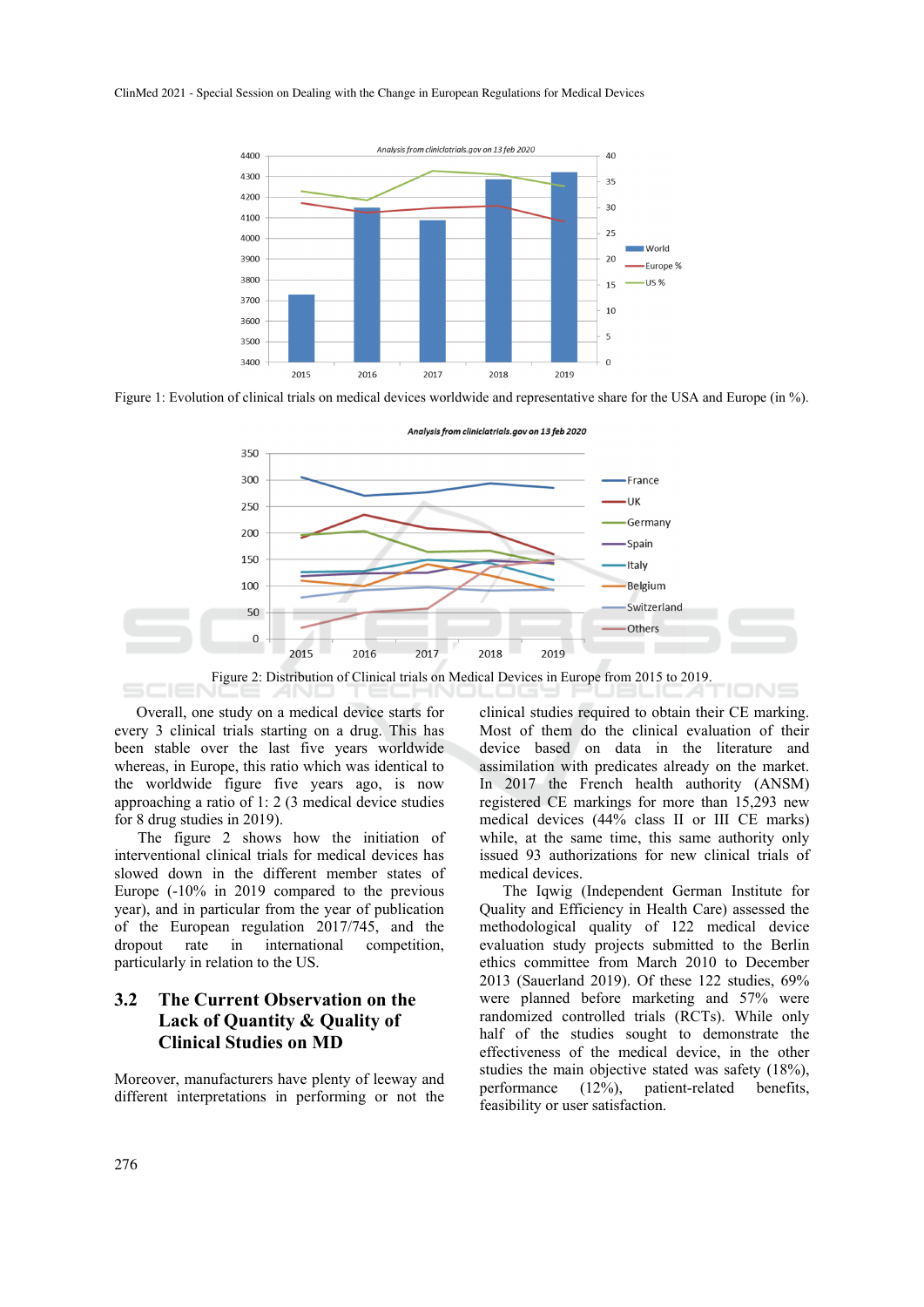A European study by Olberg et *al*. highlights the low level of evidence and the poor quality of studies in the files submitted for the registration of HRMDs with European technology agencies over the 2010- 2015 period (Olberg 2017). Their results concluded that only 9% of these files had a very high level of clinical evidence (meta-analysis but most of them had pooled effect sizes driven up by a few randomized control trials (RCT) of low-to-moderate quality) and only 29% had a high level of evidence (RCT). Overall, 61% of clinical studies had a moderate to low level of evidence.

#### **3.3 Imprecise Recommendations for Conducting Adequate Clinical Studies**

The European Commission provides a range of guidance documents to assist stakeholders in implementing the regulations related to medical devices (MEDDEVs guides). These guides promote a common approach to be followed by the manufacturers and Notified Bodies involved in conformance assessment procedures. Revision 4 (MEDDEV 2.7/1 rev.4, June 2016) is more prescriptive and requires manufacturers to provide greater quantity and quality of information for clinical evaluations. The first set of guidelines

(MEDDEVs guides) was recently updated and clarified by the European Commission's Medical Device Coordination Group (MDCG 2020). The MDCG posted new guidance (during the year 2020) on clinical evaluation and evidence for devices and postmarket clinical follow-up plans, representing for us the basis to be completed by future guidelines dedicated to HRMD:

However, these MDCG guidelines give general advice, and miss the operational details needed to adapt the design of studies and statistical analyses to the characteristics of innovative technologies. The most appropriate, least burdensome paths for gathering clinical data to support marketing approval for HRMDs are as varied as the devices themselves; so more operational guidance are needed.

With the exception of a handful of cardiology devices, available guidelines (from EU directives, MDCG newly edited guides or national transcriptions) and ISO/FDIS 14155 remain mostly vague and imprecise in describing how to conduct a clinical investigation and consider the clinical evidence. Instead, the guidelines let manufacturers choose how to create their clinical study protocols. The manufacturers in charge of evaluating their devices are asked to improve the process without having the keys or knowledge to do so.



Figure 3: Number of guidelines on clinical evaluation of medical device per member state (Brunotte 2020).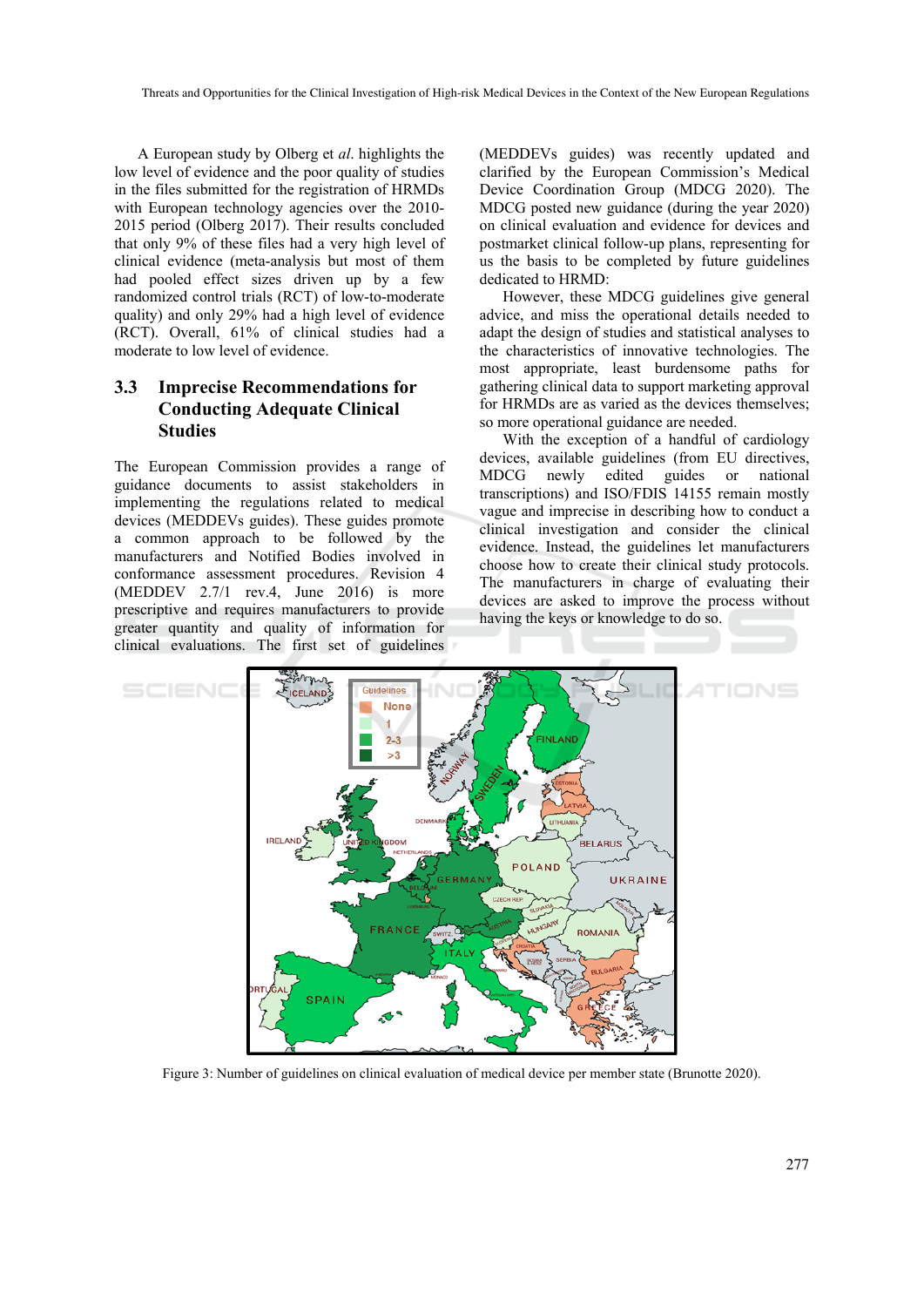#### **3.4 Heterogeneity of Advice in the European Member States**

In addition, broadly speaking, the MDRs leave the organization of clinical investigation protocol assessment and applicable authorization procedures to the discretion of the Member States. Different guidelines have been developed by member states (figure 3, from Brunotte, 2020) but standard methodologies are lacking. Those who should be doing clinical studies on HRMDs -first of all, manufacturers- have little visibility on what should be done as well as lacking the required resources and time.

Notified bodies must then request expert advice to scrutinize manufacturers' clinical evaluation assessment report on HRMDs. Expert opinion does not ensure a high level of clinical evidence and does not guarantee a high level of reproducibility.

### **3.5 Regulation Is Uniform Disregards Technological Characteristics and the Evolution of the Devices**

The same clinical evaluation requirements apply to an English stick, a wheel chair, a hip prosthesis or a connected pacemaker. Passive prostheses and active implantable medical devices cover a large range of medical applications and patient needs. These two groups of HRMD exemplify very different R&D situations.

R&D of passive prostheses, for example, mainly involves the study of cells, their components, complex tissues and organs and their interactions with natural and synthetic materials. R&D of implanted passive prosthetic devices also involves developing and characterizing the materials used to measure, restore, and improve physiological functioning. These devices include coated stents, bio-valves, joint replacements and cellular bone grafts.

A second group is composed of active implantable medical devices (AIMDs), (European directive 90/385/EEC), mostly manufactured by large international companies with considerable technological resources (such as St Jude, Medtronic and Becton Dickinson). AIMDs cover many different clinical applications such as implantable defibrillators, neuromuscular stimulators, neuromodulators, cochlear implants and gastrointestinal pacemakers. One of the best-known AIMDs is the cardiac pacemaker, introduced over 40 years ago, to deliver a controlled, rhythmic electrical

stimulus to cardiac tissue. AIMDs have shown an impressive evolution over the last 20 years, not only in size and weight (which has been reduced by a factor of 10) but also in reliability, power consumption and physiological functionality. Specific recommendations have been issued from learned societies of cardiology.

New advances in this type of devices are expected with embedded algorithms of increasing complexity, including adaptive stimulation scenarios, diagnostic functions, data collection and transmission, as well as remote multiprogramming through a wireless link. Telemedicine may then facilitate diagnosis and care over distances and remote patient monitoring may lead to better home care e.g. a pacemaker implanted in a patient, the patient goes home, and the doctor monitors from a distance. Patients may also access health information via web portals, accessible anytime, anywhere. Consequently, the traditional healthcare model of patients traveling to see their doctor and being diagnosed and treated inside hospital walls is no longer the only relevant model.

The MDR does not differentiate between these different types of devices, despite their different characteristics and history of development

#### **3.6 The Lack of Consideration of the Characteristics of HRMDs for Their Clinical Evaluation**   $N =$

Similar to drug evaluation, regulators around the world generally prefer evidence from RCTs when deciding whether to authorize the marketing of new medical devices. However, RCTs are time consuming and require significant financial resources which are often underestimated; this is particularly dangerous for SMEs with fragile economic statuses Above all, this type of trials of medical devices are difficult to perform for a number of reasons**:**

- a device implementation is a complex intervention and the outcomes of the intervention are generated by the combination of varied factors involved – e.g. the device, the clinicians implementing it, the training, the clinical condition of the patient receiving it, …
- $\triangleright$  the absence of comparators available on the market
- $\triangleright$  the device often evolves during the clinical trial due to direct feedback from first end-users,
- $\triangleright$  the difficulty of randomization due to the small sample size of the target population,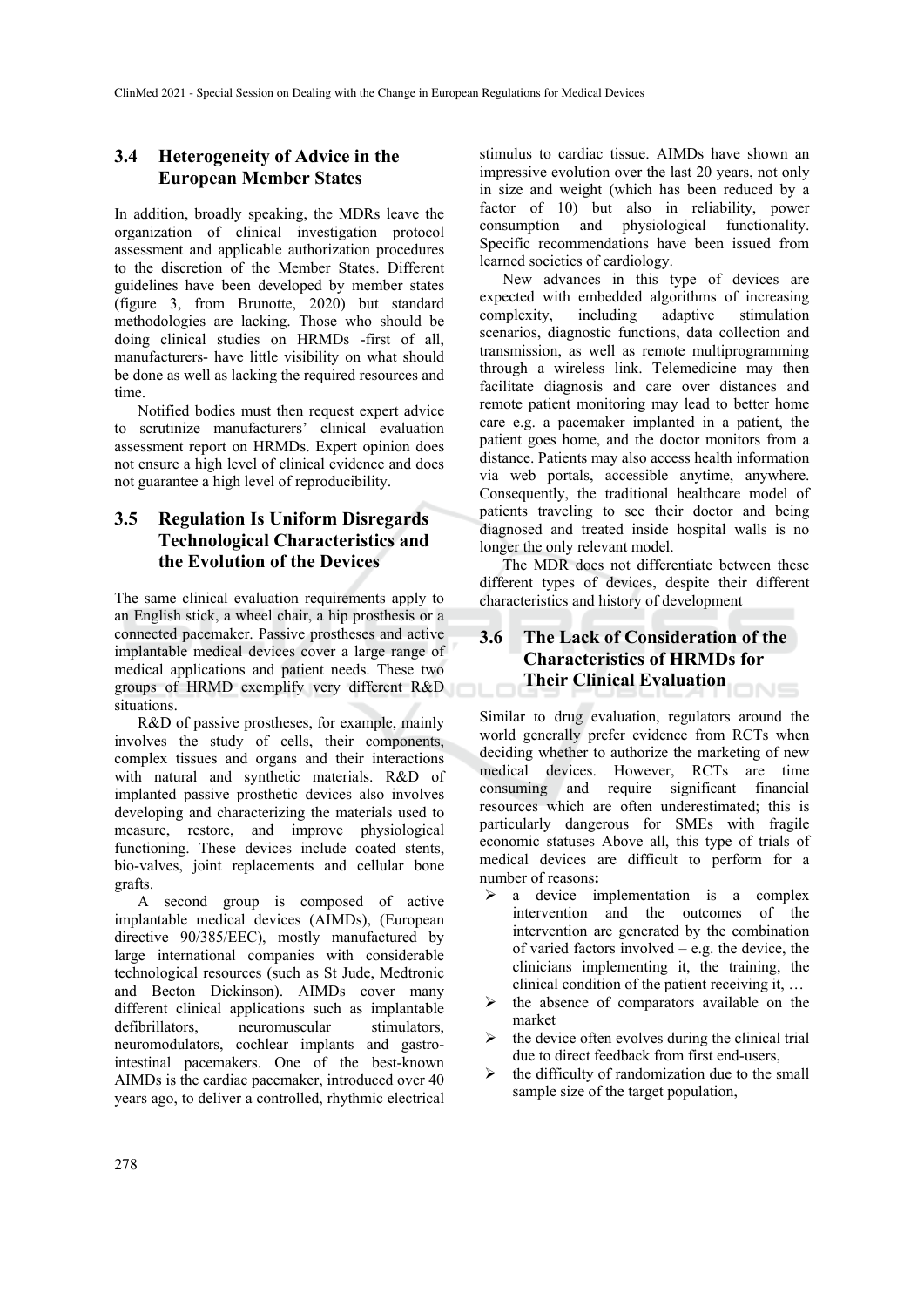$\triangleright$  the operator (surgeon, cardiologist, radiologist …) cannot be blinded to the type of device implanted, and no placebo exists except for devices that can be switched on and off remotely, but "sham operations" are almost never ethical because the patient experiences the risk of the intervention but no benefit.

Overall, clinical studies on medical devices are therefore far from systematic to run, and when carried out, they do not present the level of excellence (RCTs) expected by regulators to judge clinical evidence. But is this requirement for level of evidence really justified for all types of medical devices?

#### **3.7 New Digital Health Developments Have Not yet Been Anticipated in MDR**

Nowadays, **m-Health** (mobile health) apps are further widening the scope of how health services can be delivered and, more importantly, these technological advances are challenging traditional healthcare services. The vision that emerges from this is a health continuum (from healthy individuals to seriously ill patients), and to cope in the continuum of our lives we need Connected Health. The Connected Health paradigm covers that continuum and includes healthy individuals, those at risk and chronically ill patients. In Connected Health, individuals are equal partners with the healthcare professionals and take part in managing their own health.

**p-Health** (personalized health) and m-Health represent these new domains of application for information technology in the field of healthcare. Over the next decade it will be a huge challenge to propose new services to citizens and the right regulation. These technologies produce data from real-world settings. In addition to regulations, in particular with the General Data Protection Regulation (GDPR), the production and analysis with AI of big data is actively studied in order to develop new knowledge that has so far been unaffordable.

#### **3.8 High-risk Concept Poorly Conceived in the MDR**

Only three quotations of the word "high-risk" appear in the 175 pages of the MDR, without any definition.

The clinical evaluation and assessment of level of risk should incorporate all risk factors in the use of HRMD and human factor issues.

## **4 OPPORTUNITIES FOR CLINICAL INVESTIGATION DESIGN**

The European Commission has launched many calls for projects on computer modeling, usability methods, real world data processing and innovative medical devices. Some of these will be useful for the future.

Progress in computer modeling and simulation applied to disease management is a European strength and various Decision Support Systems have been developed for different medical disciplines. Through its new initiatives on digital health and care within the Digital Single Market policy, the European Commission aims to leverage the potential of big data and high-performance computing for the emergence of new personalized prevention methods and treatments.

The economic aspects will be addressed in existing European initiatives on the subject (e.g. TBMED, MedTechHTA, Impact-HTA projects).

#### **4.1 New Methodological Pathway for Clinical Studies on HRMDs**

The most important factor for successful marketing approval, practitioner adoption, and safe use of higher-risk medical devices is robust clinical evidence.

In the United States, computer modeling and simulation (i.e., *in silico* methods) are gaining more and more recognition from regulatory boards for the evaluation of the safety and performance of medical devices. For example, from 2002 to 2019 in the USA, at least 21% of the 565 pre-market approval (PMA) applications for HRMDs had computational modeling efforts provided in the Summary of Safety and Effectiveness Data (Morrison 2018, 2019). For the past few years, the FDA has been accepting regulatory files including digital models, adaptive studies, hybrid trials, real-world data and experience. The FDA has thus developed numerous general guides on these subjects to help medical device manufacturers carry out adequate studies to obtain their product launches (FDA 2010, 2018, 2020).

Given the shortcomings of the MEDDEV and MDCG guidelines and of the ISO/FDIS 14155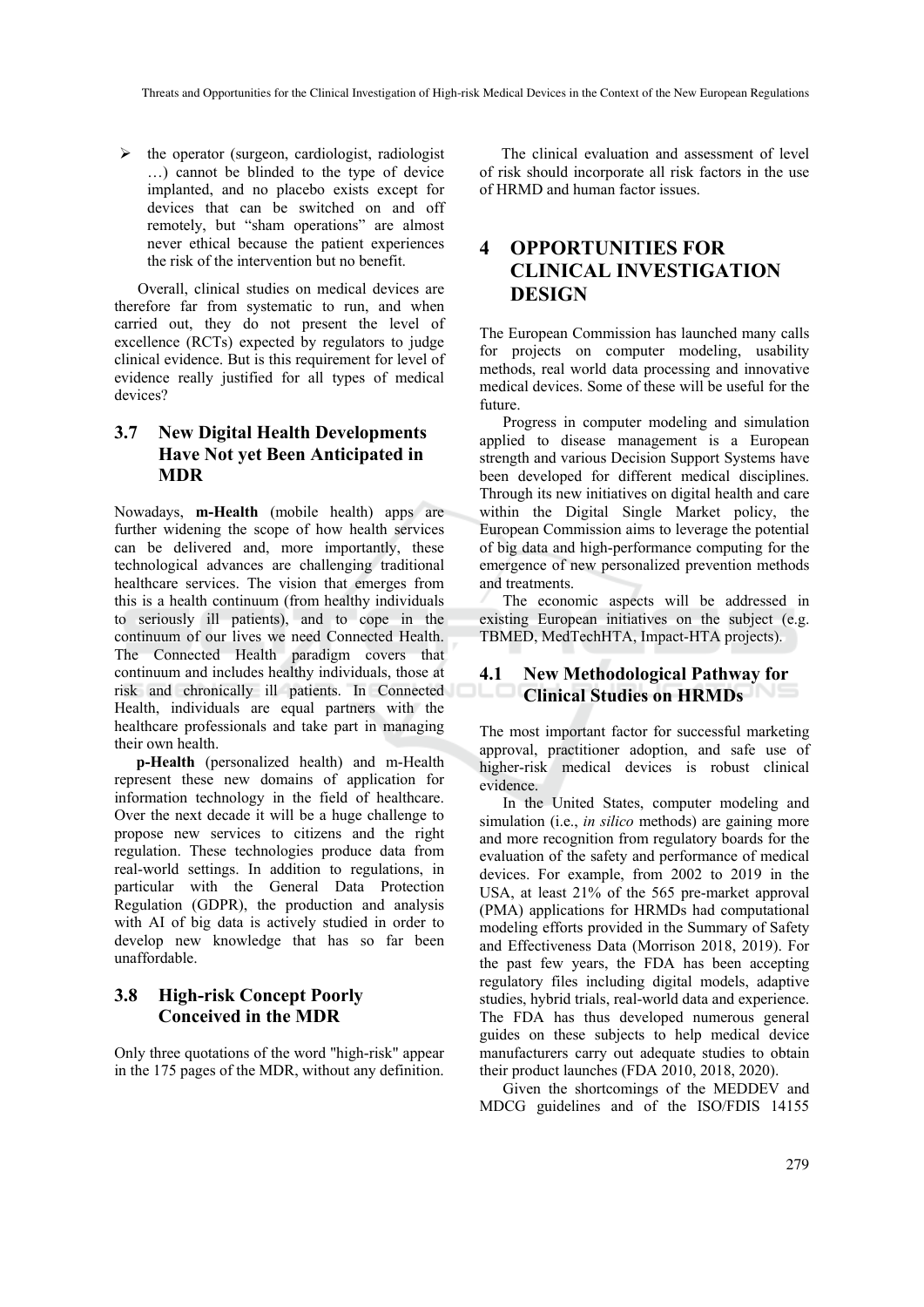standards in terms of the expected clinical study design, further issues concern the following considerations:

- $\triangleright$  alternatives to classical randomized controlled trials, including pragmatic trials and adaptive design
- alternatives to frequentist approaches
- integration of Human Factors and usability study methods
- $\triangleright$  the place of computer modelling and simulation models (*in silico models and trials*)
- the use of real-world data with *new analytical capabilities* and mathematical models.
- $\triangleright$  a deal with companies to get real world data (RWD) generated by HRMD against freely use of academic simulation models

### **4.2 Adaptive Methodologies and Pragmatic Trials Have Been Developed as an Alternative to the Classical RCT Design**

Even though the legislation, particularly American legislation with the Food and Drug Administration (FDA), qualifies adaptive methodologies as "modern" and "new" methods, a large number of these concepts are old but have remained unused for many years especially by the European notified bodies for MDs evaluation.

Methodologists propose using tracker design trials (Lilford 2000), sequential trials (Hamilton 2012), 'Multi-Arm Multi-Stage' trials (Wason 2014, Wathen 2017), pragmatic trial **(**Ford 2016, Loudon 2015, Thorpe 2009, Simon 2019, Gamerman 2019) and adaptive trials (Simon 2013, Meurer 2016, Magirr 2016, Lai 2019) to take technological evolution into account and accelerate clinical development and product launching whilst allowing early terminations (futility/efficacy) or protocol adjustments (evolution/suppression of an arm). These trials rely on planned interim analyses which allow the investigator to glean useful information for adapting the strategy. They are particularly relevant to the context of HRMD clinical evaluation.

With adaptive methods it is also possible to strengthen the clinical evaluation of medical devices by authorizing the analysis of multiple evaluation criteria, carrying out several intermediate analyses, early terminations in the event of inefficacity, allocating patients to the most promising arms, reevaluating the sample-size and, more especially, redefining the target population. With these methods it is also possible to combine the early exploratory phases with the demonstrative phases which may help to accelerate and optimize the development and implementation of innovative devices. When certain centers only use one of the two techniques under study and do not know the other technique, or only master one technique and the result is operatordependent, it is possible to use a trial based on expertise or a cluster trial (or a Stepped Wedge Cluster trial, Barker 2016) to increase the participation of doctors and the reliability of the evaluation. When one arm in the study is less attractive than the other, studies may be carried out according to a Zelen plan (Zelen 1990) or according to a complete cohort pattern. These types of trials introduce flexibility in the attribution of treatments and allow better acceptability of the randomization by the patients and also give us the possibility of adjusting the results to the randomization. Group sequential design and adaptive sample-size adjustment are often used to make study durations shorter and include a smaller number of subjects.

Nevertheless, there has been criticism of these adaptive designs and it will be important to analyze the biases and added value of these proposals, their acceptability by the stakeholders and their admissibility by the European authorities.

For the past few years, the FDA has been accepting regulatory files including digital models, adaptive studies, hybrid trials design, real-world data and experience (Guetterman 2017, Campbell 2019). FDA has thus developed numerous guides on these subjects to help manufacturers of medical devices to carry out adequate studies to obtain a marketing of their products (FDA 2010, 2018, 2020).

#### **4.3 Bayesian Approaches May be used to Implement and Analyze Clinical Trials**

Bayesian approaches give the possibility of combining prior information before the trial (previous studies, expert opinion, literature…) and current information during the trial to formulate or reformulate decision-making rules (Campbell 2011, Ribouleau 2011, Wei 2018).

In a Bayesian clinical trial, any uncertainty about a parameter is described according to probabilities, which are then updated during data-collection for the trial. The probabilities are set beforehand based on previous data and the probabilities are estimated *a posteriori* from the data obtained during the trial (Pennello 2008). There are no statistical tests but the probability of the treatment under experimentation being effective has a 95% credibility threshold. However, it is very important that the *a priori*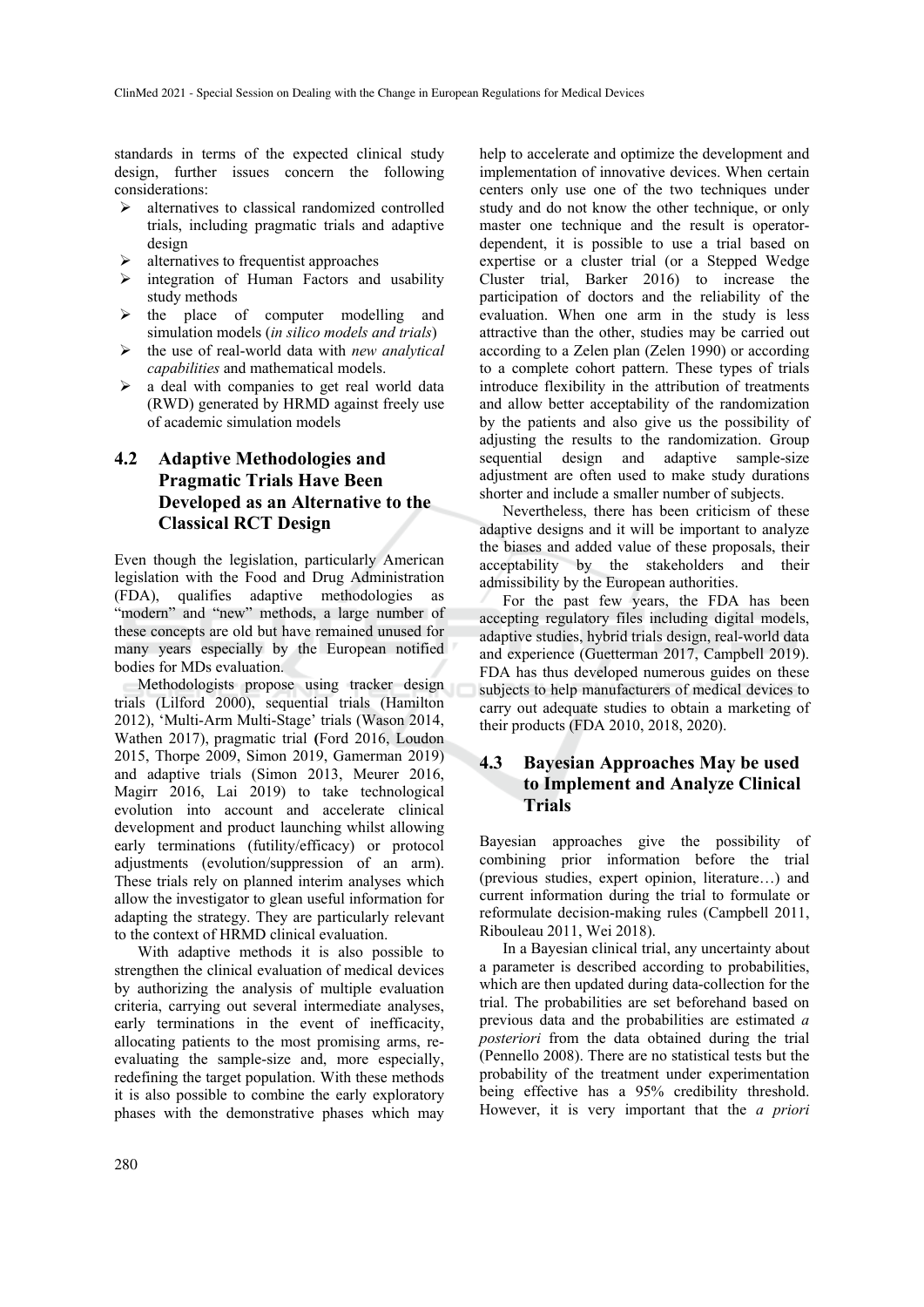information used does not over influence the final result (sensitivity analysis required). The quality of information supplied a priori is therefore a key element in the credibility of results.

#### **4.4 Human Factors Engineering**

There are a variety of human factors and usability evaluation methods (Genise, 2002) for all stages of design and development, from product definition to final design modifications like cognitive modeling methods, inspection methods, inquiry methods, prototyping methods, usability testing etc. Certain methods use data from users, while others rely on usability experts. When choosing a method, cost, duration and appropriateness should be considered.

#### **4.5 In Silico Modelling**

The beginning of the 21st century saw the birth of a completely new way to investigate living organisms through computer simulations, called in silico medicine. Over the last 15 years, significant efforts have been made to build numerical patient models from multimodal images, for instance, for surgical planning and image-guided surgery.

Initially released in 2007, the Virtual Family (https://www.fda.gov/about-fda/cdrh-offices/virtualfamily) is a set of four highly detailed, anatomically correct whole-body models of an adult male, an adult female, and two children. The Virtual Family project was carried out in collaboration between the FDA and academic or private European partners from Erlangen, Germany, and Zürich, Switzerland. Currently, the Virtual Family models are used for electromagnetic, thermal, acoustic, and computational fluid dynamics simulations. Examples of applications of electromagnetic and thermal simulations are the assessment of the safety of active and passive medical implants in a Magnetic Resonance Imaging (MRI) environment and the evaluation of the safety and efficacy of ablation devices. Since the end of 2014, the Virtual Family has been regularly used in medical device submissions to the FDA.

The *Virtual Physiological Human* (VPH) is an initiative developed over the last decade and supported by the European Commission to create a computational framework designed to facilitate the understanding of the integrative function of molecules, cells, tissues, and organs and, by this, to construct a multiscale *in silico* model of the human physiology (Viceconti 2008). The collective framework will make it possible to share resources

and observations formed by institutions and organizations, creating disparate but integrated computer models of the mechanical, physical and biochemical functions of a living human body. VPH is a framework which aims to be descriptive, integrative and predictive. The framework consists of large collections of anatomical, physiological, and pathological data stored in digital format, with predictive simulations developed from these collections and services intended to support researchers in the creation and maintenance of these models, and also the creation of end-user technologies to be used in clinical practice.

The validation of in silico clinical trial models poses relevant theoretical problems. However, these have been discussed in specialized publications (Coveney, 2014) and a standardization committee (ASME V&V-40 verification and validation in computational modelling of medical devices), which worked on some codified guidelines (Popelar, 2013). A key aspect, which was promoted within the Medical Device Innovation Consortium (Kampfrath 2013), but that emerged again and again during the Avicenna consensus process, is that of model credibility. The process to ensure that a predictive model is indeed accurate in its predictions is somehow at the center of a paradox. Models are usually developed to predict things that cannot be easily measured, so how do we know how accurate these predictions are?

#### **4.6 Use of Real-World Data**

The use of computers, mobile devices, wearables and other biosensors gathering huge amount of health data has been rapidly accelerating. These data hold potential to allow us to better design and conduct clinical trials and studies in the healthcare setting to answer questions previously thought infeasible. In addition, with the development of sophisticated, new analytical capabilities, we are able to better analyze these data (Kumsa 2018, Sherman 2016).

**JBLIC ATIONS** 

The increasing availability of data generated by such devices poses challenges regarding management and data workflows. The use of artificial intelligence algorithms in medical devices, can lead to undetermined risks for users, and require a proper framework for development and validation. Progress, particularly in computing and AI, data and wearable accessibility, is often made at a much faster rate than guidelines and recommendations are issued.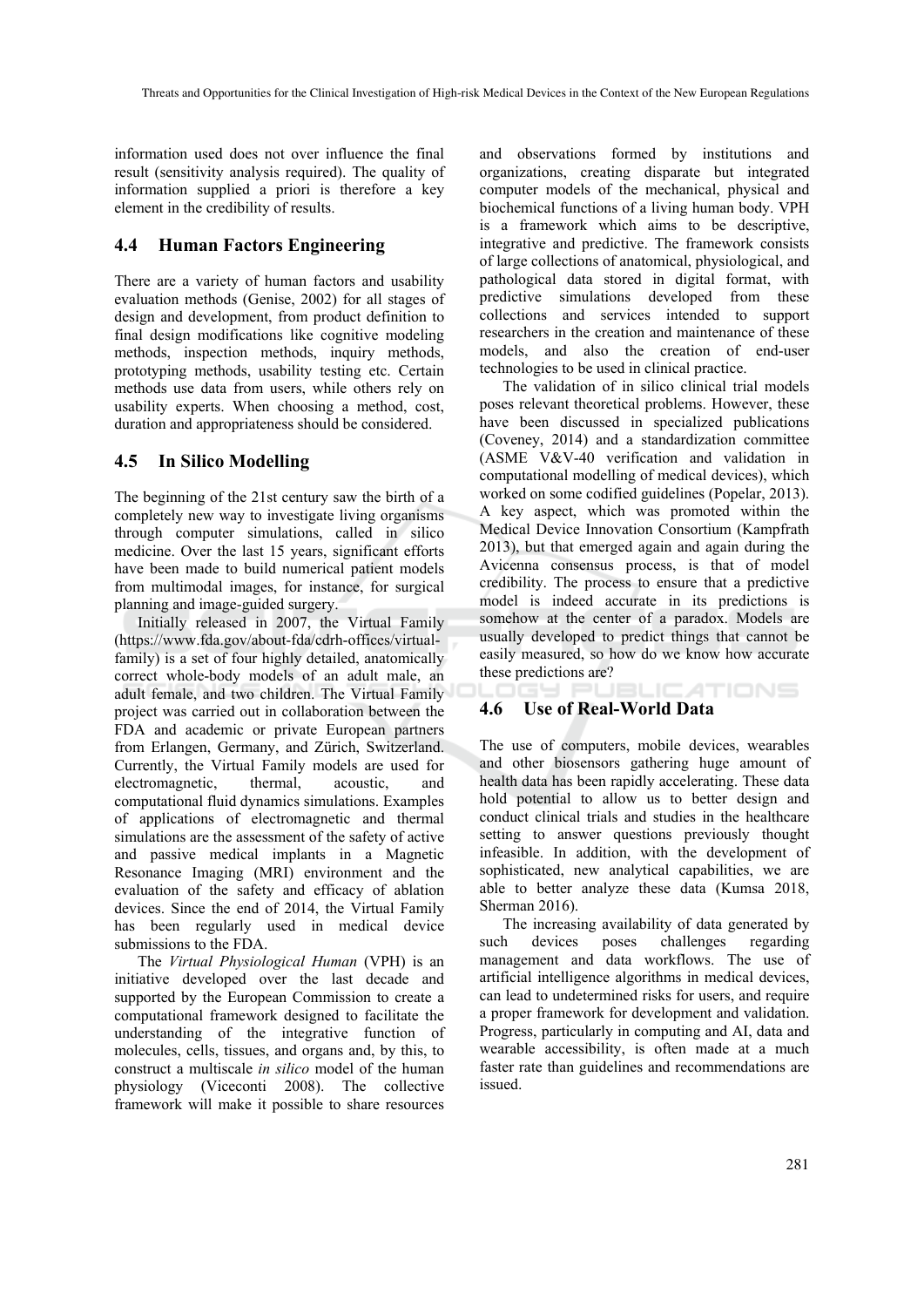#### **5 CONCLUSIONS**

In summary, investigation protocols of high risks medical devices, advised and authorized by the National competent authorities in Europe, are few and heterogenous. There is a lack of quality in the existing studies, a lack of methodological knowledge and consequently high expectations for assistance from those involved in the design of clinical study protocols on HRMD. Guidance that is specific to the different type of devices is missing.

The "new" EU MDR 2017/745 coming into effect in May 2021, by obliging clinical investigation and post-market follow-up, offers the opportunity to develop novel pathways for the clinical development of HRMDs. In particular, there is a perceived lack of knowledge and training in clinical trial skills in European medical device companies who could greatly benefit from a clarification of expectations linked to the MDR for HRMDs..

Nevertheless, the available guidelines (from EU directives, MDCG new guides or national transcriptions) remain vague and imprecise, also many companies are leaving Europe due to the complexity and imprecision of MDR. They move to the US where the regulatory pathway is clearer & faster.

The risks of this situation in Europe are reinforced by many threats:

- $\triangleright$  the current observation on the lack of quality clinical studies,
- the specificities of HRMD by medical speciality,
- $\triangleright$  the economic fragility of European HRMD companies (95% SMEs),
- $\triangleright$  the high expectations of safety on the part of patients and healthcare professionals,
- $\triangleright$  the loss of attractiveness of Europe for carrying out clinical studies,
- $\triangleright$  the desire for a "smooth transition" from directives to MDR without real means.,
- $\triangleright$  the attribution of a CE marking by various private structures,
- $\triangleright$  the diversity of approach from one notified body to another, and the absence of a centralized procedure

At both European and national level, before and after marketing, a new balance needs to be found between the need for rigorous evidence and the real world complexity of gathering such evidence; a balance between strict regulation and high levels of evidence for high risk medical devices, and the possibility of other types of evidence for devices associated to lower levels of risk.

Adaptive designs, pragmatic trial, usability methods, computer modeling and real world data are gaining more and more traction in the United States for assessing the safety and performance of medical devices from a regulatory view- point. The European Commission has launched many calls for projects on these subjects, generating new knowledge and new teams of experts. Expectations from stakeholders of clinical investigations tend to bring these experts and knowledge together to prioritize the methods and develop useful guidelines for those who wish to set up clinical studies on HRMDs.

#### **ACKNOWLEDGEMENTS**

We would like to thank all those who contributed to the preparation of the Eval-HRMD project, and especially Joanna Baranowska, Marine Beaumont, Regis Beuscart, Patrick Boisseau, Gaelle Brunotte, Guy Carrault, Jacques Demotes, Marlene Durand, Maria Dutarte, Jerôme Fabiano, Jacques Feblinger, Joris Giai, Lucian Gruionu, Gemma Killeen, Amélie Michon, Alexandre Moreau-Gaudry, Claire Nassiet, Frédéric Patat, Pierre Pautre, David Orlikowski, Delphine Smagghe, Dimitar Tcharaktchiev, Chrystelle Vidal, Sebastian Wawrocki. The project received a grant from the National Research Agency to support the networking of partners.

### **REFERENCES**

- ASME American Society of Mechanical Engineers standard V&V40 2018: "Assessing credibility of computational models through verification and validation: application to medical devices"
- Barker, D, et al., 2016. Stepped wedge cluster randomised trials: a review of the statistical methodology used and available. BMC Med Res Methodol 6;16:6..
- British Standards Institution (BSI), 2016 The growing role of human factors and usability engineering for medical devices, white paper.
- Brunotte G., Beuscart, R., Pariset, A. Pazart, L. 2020 Place of High-risk Medical Devices in European Recommendations with a Focus on End-users. In Proceedings of the 13th International Joint Conference on Biomedical Engineering Systems and Technologies - Vol 1: BIODEVICES, p 350-360
- Campbell, G, 2011. Bayesian statistics in medical devices: innovation sparked by the FDA. J Biopharm Stat. 21:871-87.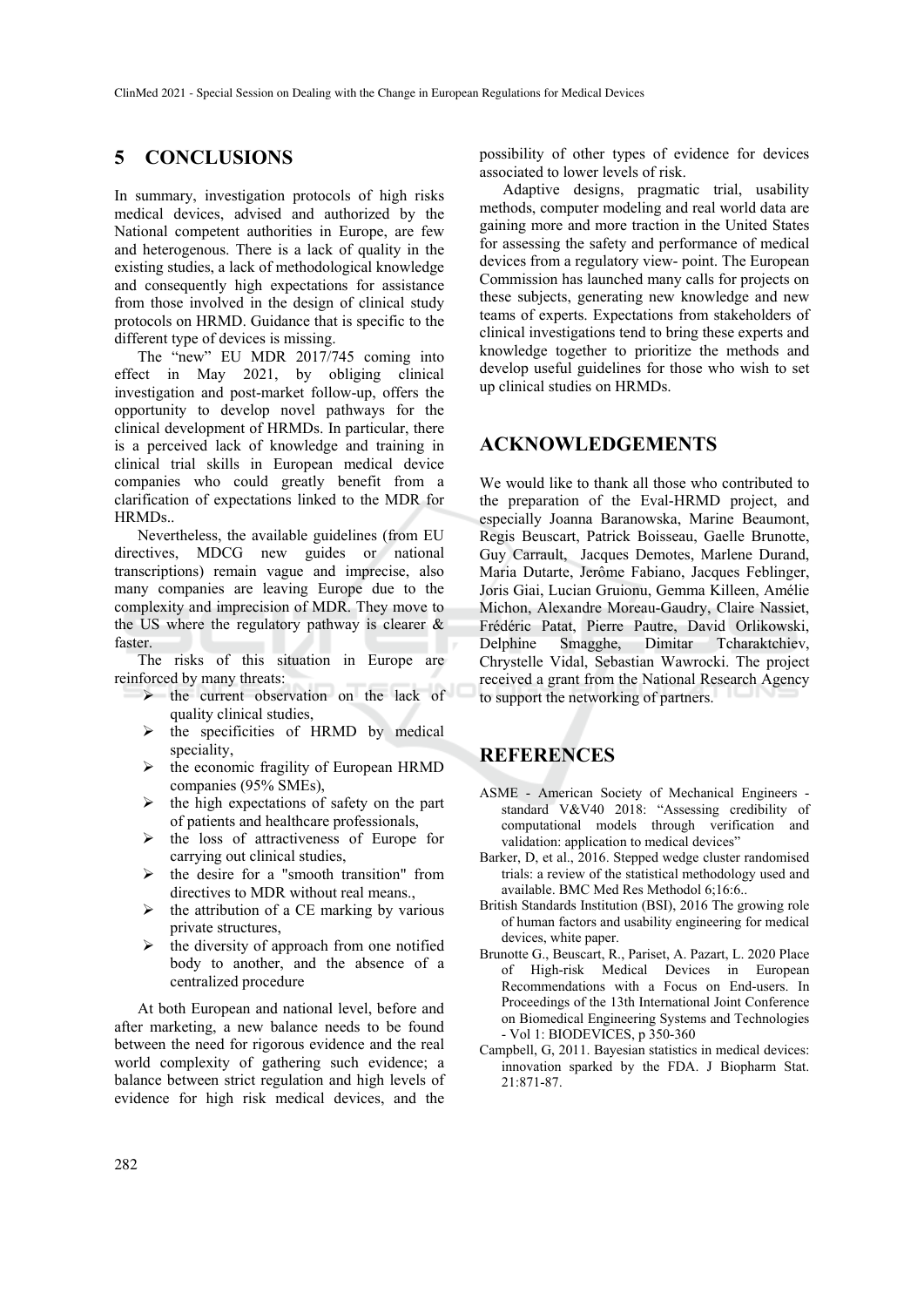Threats and Opportunities for the Clinical Investigation of High-risk Medical Devices in the Context of the New European Regulations

- Campbell B, Wilkinson J, Marlow M, et al. 2019 Generating evidence for new high-risk medical devices. BMJ Surg Interv Health Technologies; 1:e000022
- Coveney, P., Diaz, V., Hunter, P., Viceconti, M., Eds., 2014. Computational Biomedicine. Oxford, Oxford University Press.
- FDA Guidance for the use of Bayesian Statistics in Medical Device Clinical Trials; Guidance for industry and FDA Staff on February 5, 2010.
- FDA Guidance on the use of "real-world evidence" healthcare information from atypical sources, including electronic health records, billing databases, and product and disease registries — to assess the safety and effectiveness of drugs and devices. 2018
- FDA Adaptive Designs for Medical Device Clinical Studies, Guidance for Industry and Food and Drug Administration Staff, Document issued on July 27, 2016, new version 2020 under comments.
- Ford I, Norrie J. 2016 Pragmatic Trials N Engl J Med 2016; 375:454-463 DOI: 10.1056/NEJMra1510059
- Gamerman, V., Cai, T. & Elsäßer, (2019) A. Pragmatic randomized clinical trials: best practices and statistical guidance. Health Serv Outcomes Res Method 19, 23– 35. doi.org/10.1007/s10742-018-0192-5
- Genise P. 2002 "Usability Evaluation: Methods and Techniques: Version 2.0" August 28,. University of Texas.
- Guetterman, TC, et al. 2017. The life cycles of six multicenter adaptive clinical trials focused on neurological emergencies developed for the Advancing Regulatory Science initiative of the National Institutes of Health and US Food and Drug Administration: Case studies from the Adaptive Designs Accelerating Promising Treatments Into Trials Project. SAGE Open Med..
- Guideline on clinical Trials in small populations; Committee for medicinal products for human use on 27 july 2006.
- Hamilton, C,et al., 2012. Sequential design for clinical trials evaluating a prosthetic heart valve. Ann Thorac Surg, 93(4): 1162-1166.
- HAS, Methodological choices for the clinical development of medical devices; HAS evaluation report dated October 4th, 2013.
- HAS, Methodological specificities of the clinical evaluation of a connected medical device (CMD); HAS report on the elaboration of the guide on the specificities of clinical evaluation, in view of its access to reimbursement dated January 29th, 2019.
- Heneghan C, Thompson M. Rethinking medical device regulation. Journal of the Royal Society of Medicine. 2012;105(5):186-188.
- Kampfrath, T., Cotten, S. W., 2013. The new collaborative path in medical device development: The medical device innovation consortium. Clinical Biochemistry 46, 1320-1322
- Kumsa , Doe, et al. (2018) "Public regulatory databases as a source of insight for neuromodulation devices stimulation parameters." Neuromodulation: Technology at the Neural Interface 21. 2: 117- 125 .
- Lai, TL, et al., 2019. Adaptive enrichment designs for confirmatory trials. Stat Med 38 (4):613-624.
- Lilford, R, et al., 2000. Trials and fast changing technologies: the case for tracker studies. BMJ, 320 (7226): 43–46.
- Loudon K, Treweek S, Sullivan F, Donnan P, Thorpe KE, Zwarenstein M et al. 2015 The PRECIS-2 tool: designing trials that are fit for purpose BMJ; 350 :h2147
- Magirr, D, et al., 2016. Sample Size Reassessment and Hypothesis Testing in Adaptive Survival Trials. PLoS One. 11(2):e0146465.
- Meurer, WJ, et al., 2016. Attitudes and opinions regarding confirmatory adaptive clinical trials: a mixed methods analysis from the Adaptive Designs Accelerating Promising Trials into Treatments (ADAPT-IT) project. Trials. 29;17:373.
- MDCG 2019-9 Summary of safety and clinical performance A guide for manufacturers and notified bodies - August 2019
- MDCG 2020-1 Guidance on Clinical Evaluation (MDR) / Performance Evaluation (IVDR) of Medical Device Software
- MDCG 2020-5 Clinical Evaluation Equivalence. A guide for manufacturers and notified bodies
- MDCG 2020-6 Regulation (EU) 2017/745: Clinical evidence needed for medical devices previously CE marked under Directives 93/42/EEC or 90/385/EEC. A guide for manufacturers and notified bodies
- MDCG 2020-7 Post-market clinical follow-up (PMCF) Plan Template. A guide for manufacturers and notified bodies
- MDCG 2020-8 Post-market clinical follow-up (PMCF) Evaluation Report Template. A guide for manufacturers and notified bodies
- MEDDEV 2.7/1 rev.4 Guidelines on medical devices, clinical evaluation: A guide for manufacturers and notified bodies under directives 93/42/EEC and 90/385/EEC European Commission June 2016.
- Morrison, Tina (2019): LyoHUB: Advancing Regulatory Science with Modeling and Simulation at the FDA. figshare. Presentation. https://doi.org/10.6084/m9.fig share.9910832.v1
- Morrison, T. M., et al., (2018). Advancing regulatory science with computational modeling for medical devices at the FDA's Office of Science and Engineering Laboratories. Frontiers in medicine, 5.
- Olberg B, Fuchs S, Panteli D, Perleth M, Busse R. 2017 Scientific Evidence in Health Technology Assessment Reports: An In-Depth Analysis of European Assessments on High-Risk Medical Devices. Value Health. Dec;20(10):1420-1426.
- Pennello, G, et al., 2008. Experience with reviewing Bayesian medical device trials. J Biopharm Stat 18 :81-115.
- Popelar, C. F., 2013. Verification & Validation in Computational Modeling of Medical Devices (V&V-40): ASME subcommitee and guide. FDA/NIH/NSF Workshop on Computer Models and Validation for Medical Devices. Silver Spring, MD.